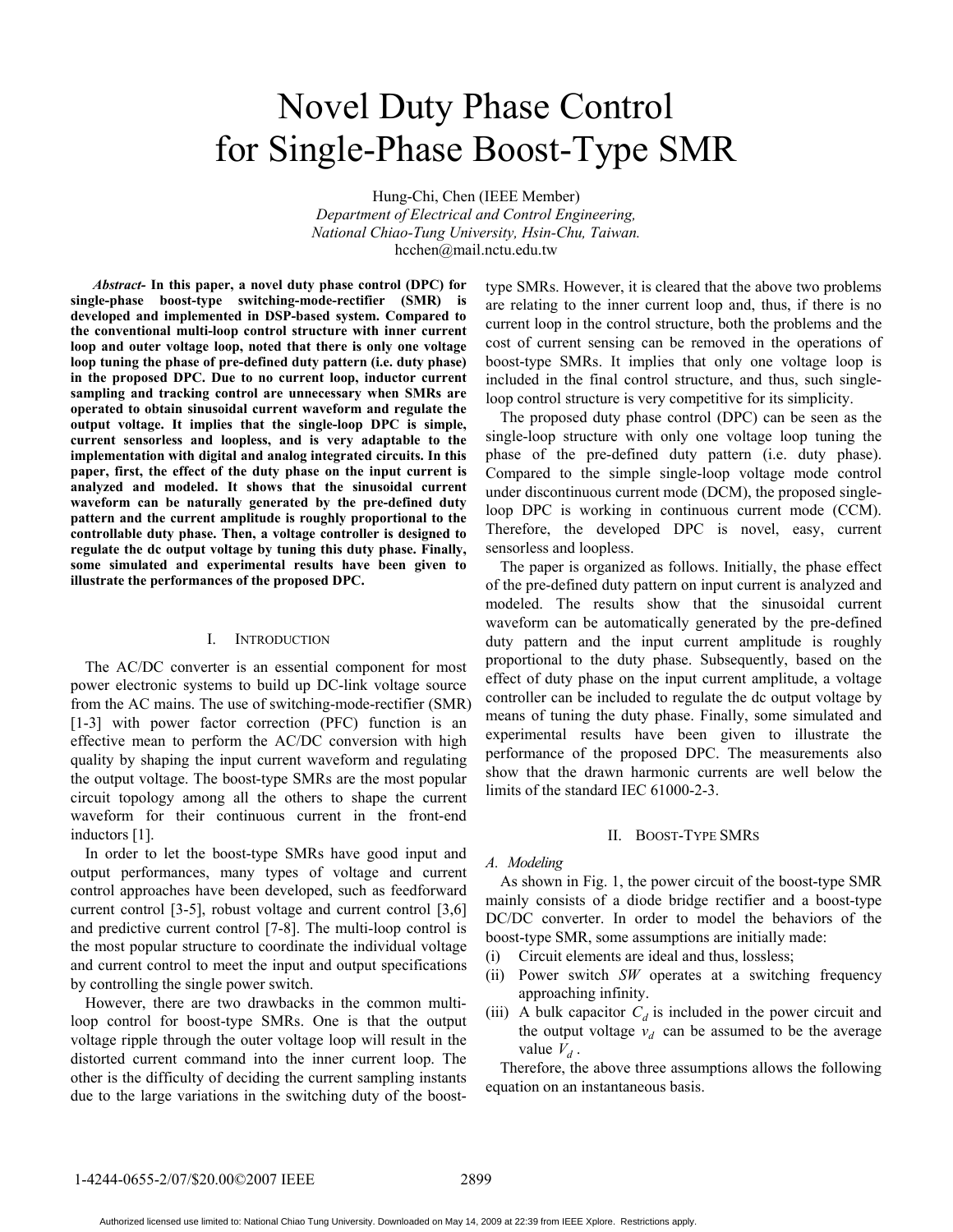$$
P_s(t) = P_d(t) = v_d(t)i_d(t) \approx V_d i_d(t)
$$
 (1)

where  $P_s(t)$  and  $P_d(t)$  are the instantaneous input power and output power, respectively. Furthermore, when the boost-type SMR is operating in CCM with unity power factor, the drawn input power  $P<sub>s</sub>(t)$  can be expressed as the product of input current  $i_s(t) = I_s \sin(\omega t)$  and input voltage  $v_s(t) = V_s \sin(\omega t)$ .

$$
P_s(t) = v_s(t)i_s(t) = \hat{V}_s \sin(\omega t) \times \hat{I}_s \sin(\omega t)
$$
  
\n
$$
= \frac{\hat{V}_s \hat{I}_s}{2} - \frac{\hat{V}_s \hat{I}_s}{2} \cos(2\omega t)
$$
  
\n
$$
P_s \frac{i_s}{2} + \frac{\text{Rectifier}}{\sqrt{1 + \frac{\hat{I}_s}{|V_s|} + \frac{\hat{I}_d}{2}} \sin\left(\frac{P_d}{P_d}\right)} - \frac{\sum_{\text{load}} \frac{I_{\text{load}}}{V_d}}{\sum_{\text{total}} \frac{V_s}{V_d}} \cos(1 + \frac{\sum_{\text{total}} \frac{I_s}{V_d}}{C_d}) - \frac{\sum_{\text{total}} \frac{V_s}{V_d}}{\sum_{\text{total}} \frac{V_s}{V_d}} \cos(1 + \frac{\sum_{\text{total}} \frac{I_s}{V_d}}{C_d}) - \frac{\sum_{\text{total}} \frac{V_s}{V_d}}{\sum_{\text{total}} \frac{V_s}{V_d}} \cos(1 + \frac{\sum_{\text{total}} \frac{I_s}{V_d}}{C_d}) - \frac{\sum_{\text{total}} \frac{V_s}{V_d}}{\cos(1 + \frac{\sum_{\text{total}} \frac{I_s}{V_d}}{C_d})} \cos(1 + \frac{\sum_{\text{total}} \frac{V_s}{V_d}}{C_d}) - \frac{\sum_{\text{total}} \frac{V_s}{V_d}}{\cos(1 + \frac{\sum_{\text{total}} \frac{V_s}{V_d}}{C_d})} \cos(1 + \frac{\sum_{\text{total}} \frac{V_s}{V_d}}{C_d}) - \frac{\sum_{\text{total}} \frac{V_s}{V_d}}{\cos(1 + \frac{\sum_{\text{total}} \frac{V_s}{V_d}}{C_d})} \cos(1 + \frac{\sum_{\text{total}} \frac{V_s}{V_d}}{C_d}) - \frac{\sum_{\text{total}} \frac{V_s}{V_d}}{\cos(1 + \frac{\sum_{\text{total}} \frac{V_s}{V_d}}{C_d})} \cos(1 + \frac{\sum_{\text{total}} \frac{V_s}{V_d}}{C_d}) - \frac{\sum_{\text{total}} \frac{V_s}{V_d}}{\cos(1 + \frac{\sum_{\text{total}} \frac{V_s}{V_d}}{C_d})} \cos(1 + \frac{\sum_{\text{total}} \frac{V_s}{V_d}}{C_d}) - \frac{\sum
$$

Fig. 1. Power circuit of the boost-type SMR.

Therefore, from the above two equations, we can obtain output current

$$
i_d(t) = \frac{P_s(t)}{V_d} = \frac{\hat{V}_s \hat{I}_s}{2V_d} - \frac{\hat{V}_s \hat{I}_s}{2V_d} \cos(2\omega t) \underline{\Delta} I_{load} + i_c(t)
$$
(3)

where the average value of  $i_d$  is

$$
I_d = I_{load} = \frac{\hat{V}_s \hat{I}_s}{2V_d}
$$
 (4)

and the current through the capacitor is

$$
i_c(t) = -\frac{\hat{V}_s \hat{I}_s}{2V_d} \cos(2\omega t) = -I_d \cos(2\omega t)
$$
 (5)

Then, the ripple  $v_{d,ac}$  in  $v_d$  can be estimated from (5) as

$$
v_{d,ac}(t) \approx \frac{1}{C_d} \int i_c(t) = -\frac{\hat{V}_s \hat{I}_s}{4\omega C_d V_d} \sin(2\omega t)
$$
 (6)

#### *B. Multi-Loop Control*

The above derivations  $(1)$   $\neg$  (6) are mainly from considering the relations between input and output waveforms and neglecting the detailed switching behavior of the boost-type SMRs. Therefore, as shown in Fig. 2, the popular multi-loop control for boost-type SMRs are not based on (1) through (6) but based on the following straightforward principles of waveform tracking and power balance.

From the balance between input and output power, the adequate input current amplitude can be certainly obtained to maintain the desired output voltage. Therefore, in the multiloop control shown in Fig. 2, the input current amplitude  $\hat{I}^*$ can be yielded to regulate the output voltage through the outer voltage controller. By multiplying  $\hat{I}^*$  with the unity rectified signal  $s(\omega t) = |\sin \omega t|$ , the inductor current command  $i_L^*$  of desired load condition can be obtained. In order to shape the

current waveform, the switching signal  $d(t)$  in Fig. 2 is generated by comparing the output signal  $v_{cont}$  of the current controller in (+) input and an unity triangular signal  $v_{tri}$ possessing frequency  $f_{tri}$  in (-) input.

However, we can find two drawbacks in the above multiloop control. The first one is that some significant ripple voltage on the DC bus voltage  $v_d(t)$  will result in the existence of double line-frequency component in the current command magnitude  $\hat{I}^*$  by the voltage controller. Then, it follows that the line current waveform is regulated to follow a distorted current command waveform. The second drawback is the difficult decision to determine the current sampling instants due to the large variation of the switching instants in the boosttype SMRs. However, the above two problems are relating to current control loop and both can be removed by developing current loopless controller.



Fig. 2. Conventional multi-loop control for boost-type SMRs.

### III. PROPOSED DUTY PHASE CONTROL

The configuration of the proposed DPC is plotted in Fig. 3 where only one voltage controller is used. The DPC technique can be regarded as a single-loop control. Like the conventional configuration in Fig. 2, the duty signal  $d(t)$  is also generated by comparing the carrier signal  $v_{tri}$  and the control signal  $v_{cont}$ . Noted that the carrier signal  $v_{tri}$  is at (+) terminal in Fig. 3, but at (-) terminal in Fig. 2. Besides, the control signal  $v_{cont}$  is not the current controller output as in Fig. 2 but is the pre-defined duty which is the product of the gain  $\hat{V}_s / V_d$  and the shifting rectified signal  $s(\omega t - \theta)$  from the signal  $s(\omega t)$  in Fig. 3. The control signal  $v_{cont}$  and the average duty signal  $\overline{d}(t)$  can be expressed in the following two equations:

$$
v_{cont}(t) = \frac{\hat{V}_s}{V_d} \left| \sin(\omega t - \theta) \right| \tag{7}
$$

$$
\overline{d}(t) = 1 - \frac{\hat{V}_s}{V_d} \left| \sin(\omega t - \theta) \right| \tag{8}
$$

where the maximum duty is 100% and the minimum average duty is dependent on the input voltage amplitude  $\hat{V}_s$  and the average output voltage  $V_d$ . From (8), we can find that the duty pattern is in fact pre-defined.

To simply the following analysis, the main circuit topology in Fig. 1 and the proposed DPC in Fig. 3 can be combined and redrawn in Fig. 4 where the diode rectifier is removed. Thus, the input voltage of the boost-type DC/DC converter is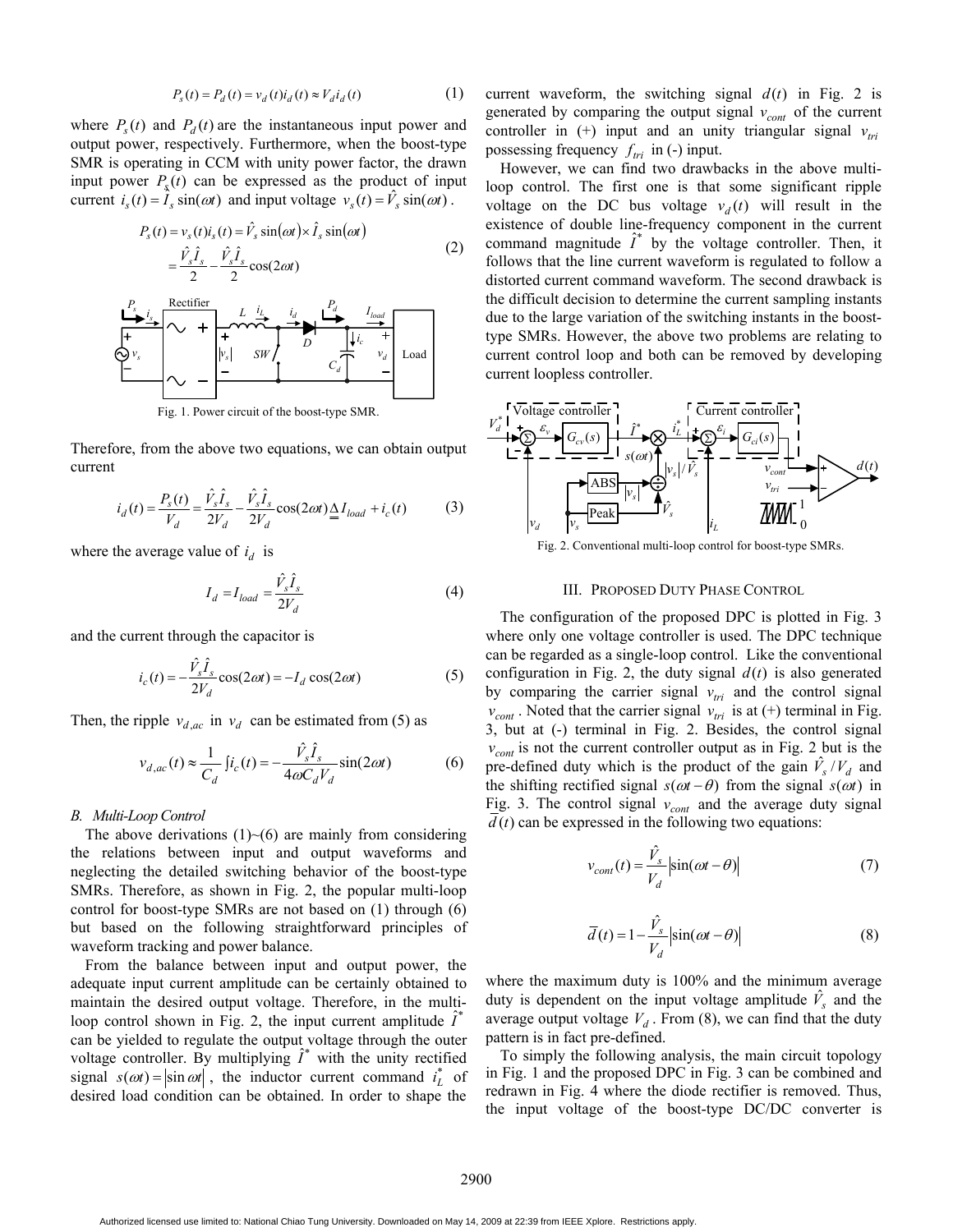represented as an ideal rectified sinusoidal voltage  $\hat{V}_s$   $\left| \sin(\omega t) \right|$ .

In the following derivations, we will show that the inductor current will become rectified sinusoidal waveform by the predefined patterns. Therefore, the SMR's current shaping function is achieved.





Fig. 4. Boost-type PFC SMR with DPC.

From Fig. 4, the KVL and KCL equations can be written as the following equations according to the conduction states pf power switch *SW*.

$$
L\frac{di_L(t)}{dt} = \hat{V}_s |\sin(\omega t)| \quad \text{when } SW \text{ is turning on} \tag{9}
$$

$$
L\frac{di_L(t)}{dt} = \hat{V}_s |\sin(\omega t)| - V_d \quad \text{when } SW \text{ is turning off} \tag{10}
$$

Based on the time-averaging approach, the above two equations can be combined to become the following equation (11) through multiplying them by turning-on time  $\overline{d}(t)T_s$  and turning-off time  $(1 - \overline{d}(t))T_s$ , respectively.

$$
L\frac{d\,i_L(t)}{dt} = \hat{V}_s \left| \sin(\omega t) \right| - (1 - \overline{d}(t))V_d \tag{11}
$$

Therefore, by substituting the duty signal  $\overline{d}(t)$  into the above equation and arranging the terms, we can obtain the following time-differential equations for inductor current.

$$
\frac{d i_L(t)}{dt} = \frac{\hat{V}_s |\sin(\omega t)|}{L} - \frac{\hat{V}_s |\sin(\omega t - \theta)|}{L}
$$
(12)

The right term  $sin(\omega t - \theta)$  can be extracted by applying the commonly used function  $sin(A - B) = sin A cos B - sin B cos A$ . If the duty phase signal  $\theta$  in radians is small and near to zero  $(\theta \approx 0)$ , we can substitute  $\sin \theta \approx \theta$  and  $\cos \theta \approx 1$  and the above equation can be rewritten as:

$$
\frac{d i_L(t)}{dt} \approx \frac{\hat{V}_s \left| \sin(\omega t) \right|}{L} - \frac{\hat{V}_s \left| \sin(\omega t) - \theta \cos(\omega t) \right|}{L} \tag{13}
$$

Since the inductor current is periodic with double line frequency, the current differential equation during the first cycle ( $0 \leq \omega t < \pi$ ) can be approximately obtained by removing the absolute operators in (13) and canceling the same terms  $sin(\omega t)$ .

$$
\frac{d i_L(t)}{dt} \approx \frac{\hat{V}_s \theta \cos(\omega t)}{L}, \ \ 0 \le \omega t < \pi \tag{14}
$$

Then, by integrating (14), we can obtain the first-cycle current as

$$
i_L(t) \approx \frac{\hat{V}_s \theta}{\omega L} \sin(\omega t), \ \ 0 \le \omega t < \pi \tag{15}
$$

where the current magnitude is dependent on the duty phase  $\theta$ . Because of the periodic current in inductor, we can write the complete inductor current  $i_l(t)$  in terms of the first-cycle current in (15).

$$
i_L(t) \approx \frac{\hat{V}_s \theta}{\omega L} \left| \sin(\omega t) \right| = \hat{I}_s \left| \sin(\omega t) \right| \tag{16}
$$

Noted that the inductor current waveform becomes the rectified sinusoidal waveform and the current amplitude  $\hat{I}_s$  is nearly proportional to the duty phase  $\theta$ . From the original circuit topology including diode bridge rectifier as shown in Fig. 1, the relation between the input current  $i<sub>s</sub>(t)$  and inductor current  $i_l(t)$  can be express as

$$
i_s(t) = \begin{cases} i_L(t) & \text{when } v_s = \hat{V}_s \sin \omega t \ge 0 \\ -i_L(t) & \text{when } v_s = \hat{V}_s \sin \omega t < 0 \end{cases} \tag{17}
$$

However, equation (17) can be simplified to the sinusoidal waveform  $\hat{I}_s \sin \omega t$  in phase with the input voltage  $\hat{V}_s \sin \omega t$ . It implies that by using the proposed pre-defined duty pattern, the aligning sinusoidal current waveform can be obtained without current feedback.

Besides, because the input current amplitude  $\hat{I}_s$  can be controlled by its dependency on the duty phase  $\theta$ , we are able to regulate the input and output power with unity power factor by tuning the duty phase  $\theta$ . That is, we can include a voltage controller in DPC to obtain suitable duty phase  $\theta$  to meet the requirement of current waveform shaping and output voltage regulation.

In addition, the output voltage ripple in (6) can be rewritten by replacing the term  $\hat{I}_s$  with (16):

$$
v_{d,ac}(t) \approx -\frac{\hat{V}_s^2 \theta}{4\omega^2 LC_d V_d} \sin(2\omega t)
$$
 (18)

Authorized licensed use limited to: National Chiao Tung University. Downloaded on May 14, 2009 at 22:39 from IEEE Xplore. Restrictions apply.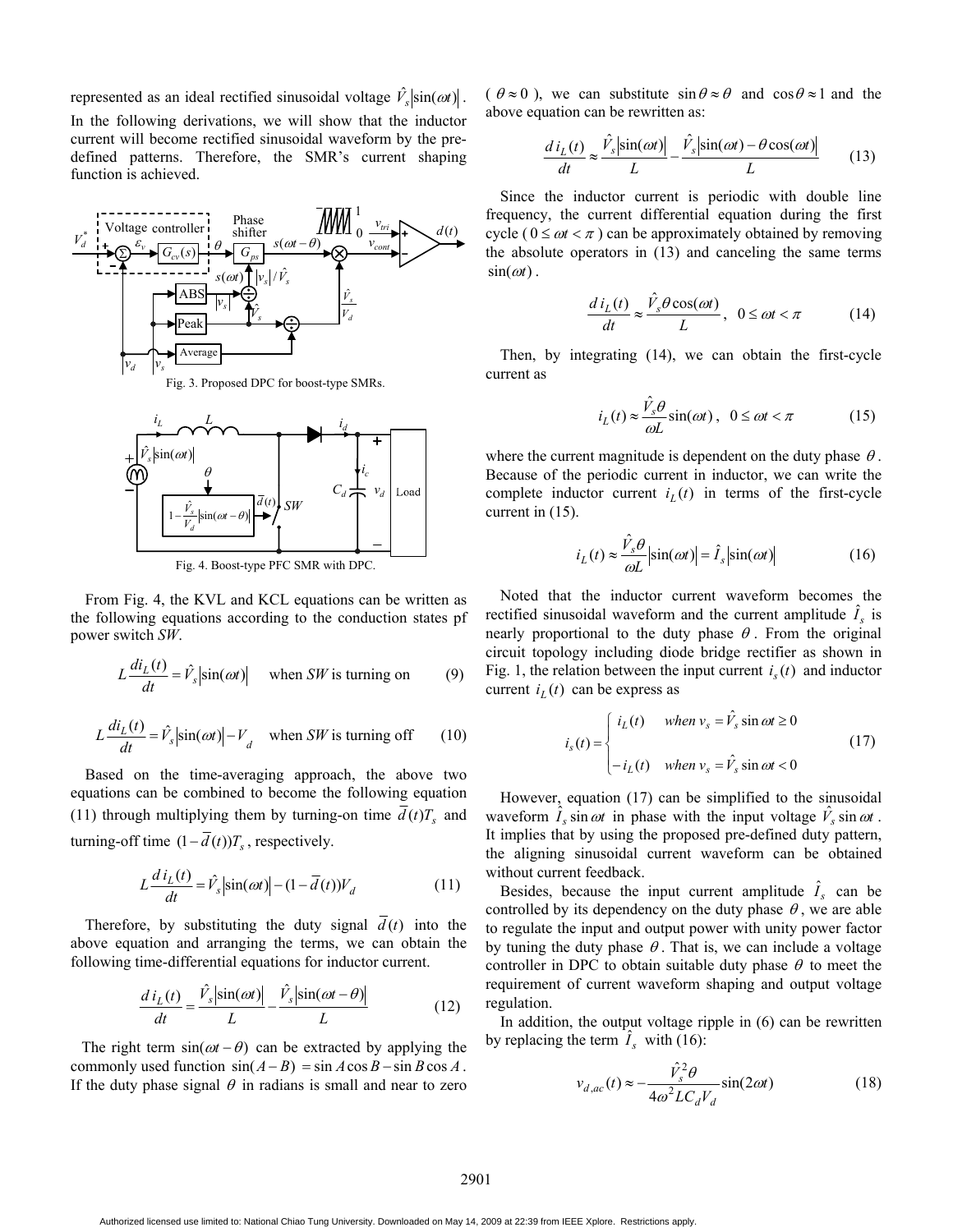### IV. SIMULATED RESULTS

In this section, we begin with a series of computer simulations to demonstrate the proposed DPC. Some nominal values and circuit elements are listed in Table I. It should be noted that no design optimization has been done in order to select the values in Table I. The simple plus-integral (PI) controller is used in the voltage loop of the developed DPC to adjust the duty phase.

| Table I                      |                                      |  |
|------------------------------|--------------------------------------|--|
| Simulated circuit parameters |                                      |  |
| Input line voltage (peak)    | $V_s = 170V (120V_{rms})$            |  |
| Input line frequency         | $f = 50Hz$                           |  |
| Smoothing capacitance        | $C_d = 560 \mu F$                    |  |
| Smoothing inductance         | $L = 4.65mH$                         |  |
| Equivalent load resistance   | $R_{load} = 200\Omega(  1600\Omega)$ |  |
|                              | $= 200\Omega$ or 177.78 $\Omega$     |  |
| Carrier frequency            | $f_{tri} = 25kHz$                    |  |

The simulated waveforms for the condition  $V_d^* = 300V$  and  $R_{load} = 200\Omega$  are plotted in Fig. 5 where the average duty signal  $\overline{d}(t)$  and the reference signal (i.e. zero duty phase  $\theta = 0$ ) are the solid line and the dashed line, respectively, in the upper plots. From the simulated data, the duty phase is about  $0.014\pi$  rads to obtain the desired output voltage  $v_d$  shown in the bottom plot. It implies tuning the duty phase is able to regulate the output voltage.



From the middle plot, we can find that input current is sinusoidal waveform in phase with the input voltage and therefore, not only the output voltage regulation but the input current shaping can be achieved by the single loop tuning the single duty phase. Furthermore, from the key derived equation

in (16) and the parameters in Table I, we can calculate and find that the input current peak is about 5.12*A*. From observing the input current amplitude 5.1*A* in the middle plot, the key equation in (16) has been demonstrated.

However, the above simulated waveforms in Fig. 5 are based on the strong assumption of ideal circuit elements. In the following simulations, all the equivalent resistors of inductor and bulk capacitor and the voltage drops of diodes and switch are included in the simulation program to evaluate the nonideal effect on the performance of the proposed DPC.

The simulated waveforms for the same condition  $V_d^* = 300V$ and  $R_{load} = 200\Omega$  are plotted in Fig. 6. The average duty signal  $d(t)$  (solid line) and duty reference signal (dashed line) are plotted together in the upper plots for the sake of comparison. From the simulated data, the duty phase  $\theta$  now is increasing to about  $0.024\pi$  rads to obtain the desired output voltage found in the bottom plot. Thus, the actual circuit elements have no effect on the output voltage regulation in the proposed DPC.



However, from the middle plot in Fig. 6, we can find that the ideal sinusoidal current waveform in Fig. 5 has been distorted and replaced with the incomplete sinusoidal waveform where the near-zero portion has been cut. Since the current waveform is far from the sinusoidal one, it is reasonable that the duty phase  $\theta$  increases from 0.014 $\pi$  rads to 0.024 $\pi$  rads in order to provide larger current magnitude and thus, to obtain the desired output voltage. Fortunately, from the following experimental results, the harmonic currents of such distorted current waveform are still lower than the limits of standard IEC 61000- 3-2. It implies the developed DPC technique complies with IEC 61000-3-2.

Then, we increase the load condition  $R_{load} = 177\Omega$  with the same voltage command  $V_d^*$  =300V and illustrate the experimental waveform in Fig. 7. In order to yield suitable

Authorized licensed use limited to: National Chiao Tung University. Downloaded on May 14, 2009 at 22:39 from IEEE Xplore. Restrictions apply.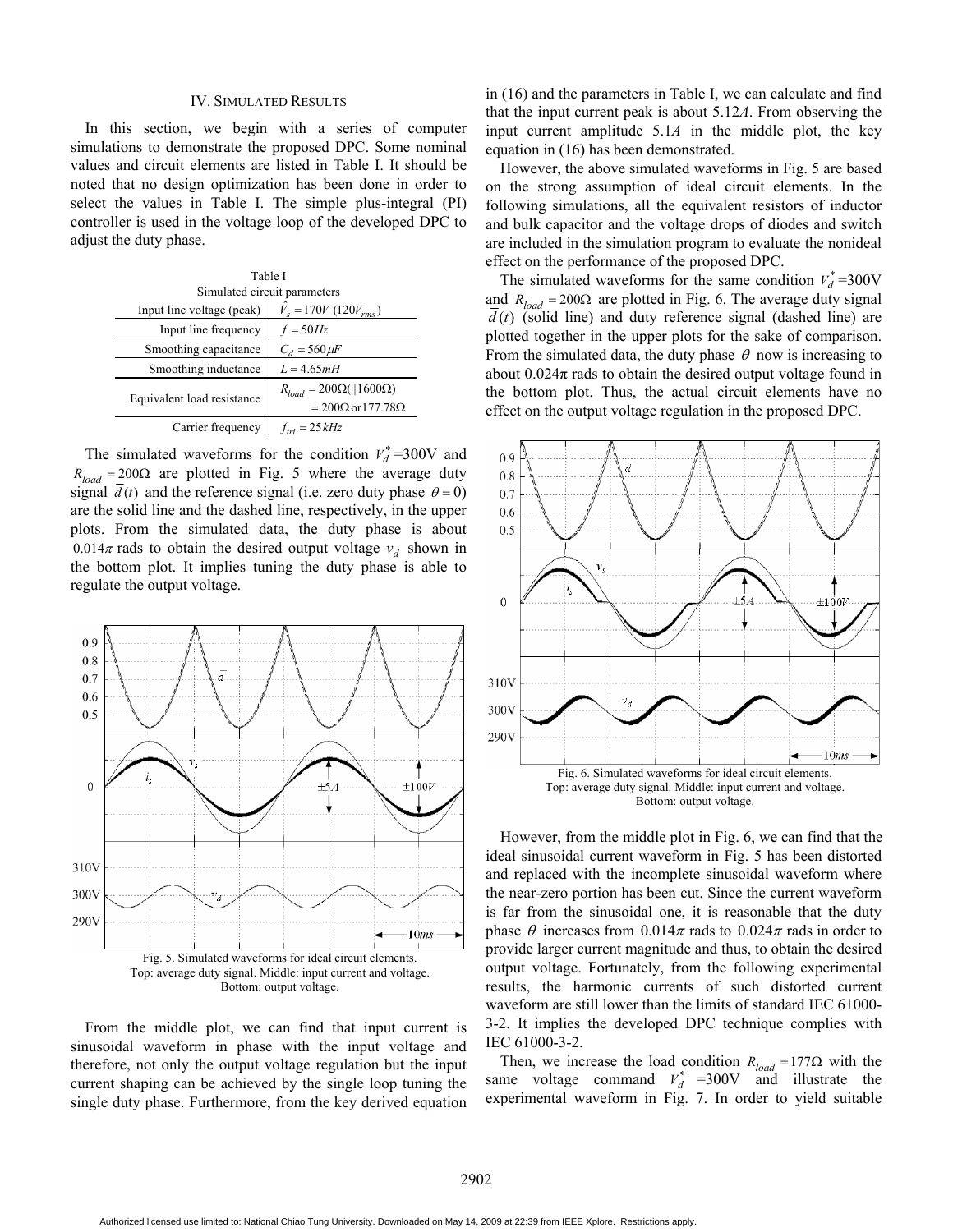current amplitude to meet the new load condition, the duty phase is automatically tuned to about  $\theta \approx 0.028\pi$  rads through the voltage loop.

From (8), all the duty patterns in Fig. 5 through Fig.7 are the same because of the same input and output voltage level. The only differences between them are their phase which is the main originality of the proposed DPC. In addition, although the current waveforms are not sinusoidal ones, the proposed DPC still possess useful input and output performances.



### IV. REALIZATION

The proposed DPC has been digitally implemented in a DSP-based system using TMS320F240 where a simple and popular PI-type voltage loop is used in order to focus on the performance of tuning duty phase. Only input voltage and output voltages are sensed where the former provides the phase information of input voltage and the latter helps to regulate the output voltage. It is noted that the digital resolution of duty phase is the main challenge in the implementation of the proposed DPC. Too smaller resolution will result in the instable operation of SMRs in shaping current waveform. In my experiment, the phase resolution is set to 12500 per  $\pi$  rads. All the circuit parameters in the experimental system had been listed in Table. I.

## V. EXPERIMENTAL RESLTS

Fig. 8 shows the measured waveforms for the condition  $V^* = 300V$  and  $P_s \approx 520W$ . The top plot shows the output voltage waveform varying around the desired voltage level. The duty phase signal in the middle plot is almost fixed to  $0.028\pi$  rads in order to stably yield the input current as shown in the bottom plot. From the bottom plots of input current and

voltage, we can find that the actual current waveform is very close to the simulated one in Fig. 7 and the measured power factor now is 0.944. Obviously, input power quality has been improved and the proposed DPC has been demonstrated.



Middle: duty phase. Bottom: input current and voltage.

In Fig. 9, the average duty phase signal  $\overline{d}(t)$  is shown and the reference signal is also plotted for comparison. We can find that the little phase difference between the top plots contributes to draw the distorted current waveform similar to the waveform shown in Fig. 7.

Fig. 10 shows the measured waveforms at  $V^* = 300V$  and input power  $P_s = 456W$ . In order to draw smaller current amplitude for smaller input power, the duty phase signal in the middle plot is automatically adjusted from about  $0.028\pi$  rads to  $0.024\pi$  rads by the voltage loop. It also implies that the proposed DPC is able to vary the output voltage simply by varying the phase of the per-defined duty pattern.